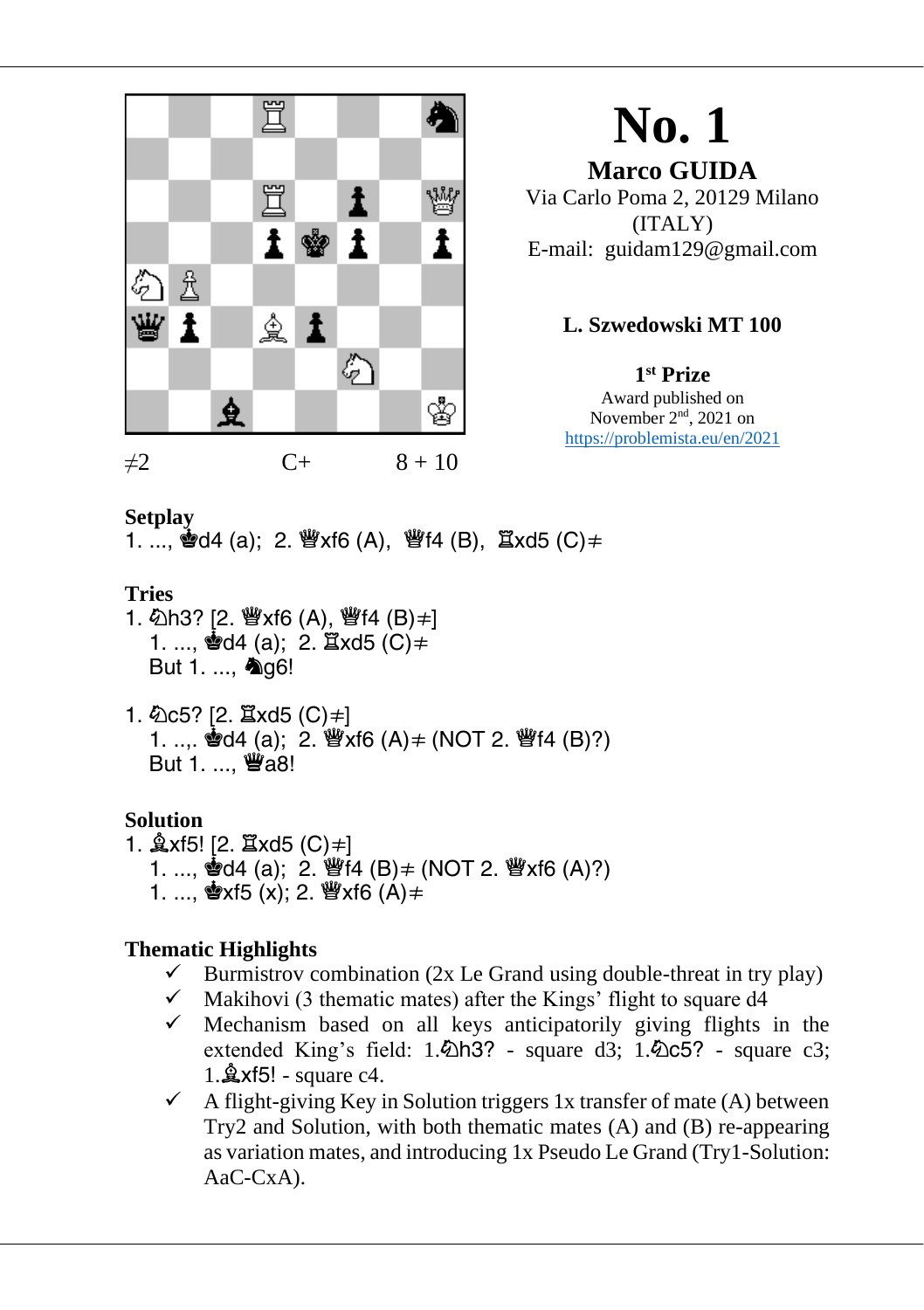

**Marco GUIDA** Via Carlo Poma 2, 20129 Milano (ITALY) E-mail: guidam129@gmail.com

#### **A. Lobusov 70 JT, 2021**

**1 st Prize ex-aequo** Award published on August  $24<sup>th</sup>$ , 2021 on [http://www.selivanov.world](http://www.selivanov.world/)

#### **Tries**

- 1. 公b5? [2. 營xd6 (F), 營d4 (G)=1 But 1. ..., 豐xf4 (a)!
- 1. 公 $c2(A)$ ? [2. 營d4 (G)  $\neq$ ] 1. ...,  $\mathscr{W}$ xf4 (a); 2.  $\&$ e4 (C)  $\neq$ 1. ...,  $\Xi$ xb4 (b); 2.  $\Phi$ xb4 (D)  $\neq$ But 1. ..., *Wxd2!*

#### **Solution**

- 1. 4 e4(C)! [2. <sup>幽</sup>xd6 (F)≠]
	- 1. ...,  $\mathbf{W}$ xf4 (a); 2.  $\mathbf{\hat{Q}}$ c2 (A)  $\neq$
	- 1. ...,  $\Xi$ xb4 (b); 2.  $\Phi$ e2 (B)  $\neq$
	- 1. ...,  $x = 4$ ; 2. fxe4  $\neq$

#### **Thematic Highlights**

- $\checkmark$  Zagoruiko 3x2
- $\checkmark$  2x Vladimirov Paradox (Try2: Aa; Try3: Bb; Sol.: a/b-A/B)
- $\checkmark$  Banny in the form of defenses (Try2: Ab; Try3: Ba; Sol.: a/b-A/B)
- ✓ Barnes
- ✓ 2x Reversal Key-Mate (Try2-Sol.: AaC-CaA; Try3-Sol.: BbC-CbB)
- ✓ Half-Battery play
- $\checkmark$  1x transfer of mate: mate (C) transferred across Try2 and Try3
- $\checkmark$  NOTES: refutations by capture of  $\&$ d2 may seem brutal, but they are not: motivation of the defenses is NOT to capture the  $\Phi$ , but to occupy square d2 by either  $\mathbf{w}$  or  $\mathbf{\Xi}$  to control mating square d4. BPh6 serves only to make more precise the execution, avoiding the spurious defense 1...,  $\mathbf{w}$  h6 in the solution that would be met by the thematic mate (B).

1. 公e2 (B) ? [2. 彎d4 (G) ≠] 1. ...,  $\mathbf{W}$ xf4 (a); 2.  $\mathbf{\&}$ xf4 (E)  $\neq$ 1. ...,  $\Xi$ xb4 (b); 2.  $\Phi$ e4 (C)  $\neq$ But 1. ..., **其xd2!**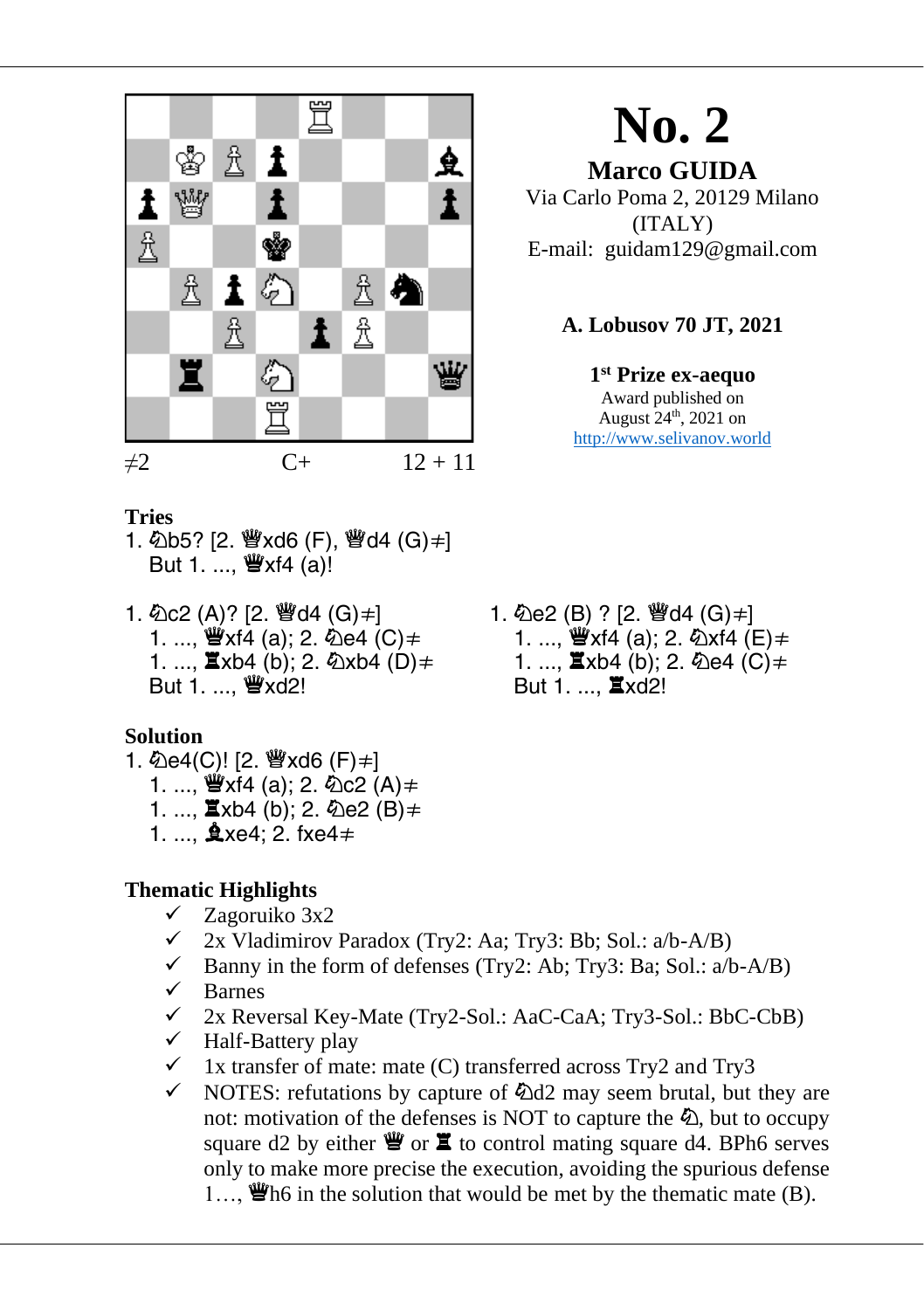

**Marco GUIDA** Via Carlo Poma 2, 20129 Milano (ITALY) E-mail: guidam129@gmail.com

#### **Strategems, 2020**

Vol. 23, SG 90, April-June 2020, Problem No. T1025

#### **3 rd Prize** Award published in Vol. 24, SG 94, April-June 2021

#### **Tries**

- 1.  $\angle$  c3? [2. 曾q2(A)  $\neq$  ] 1. ..., e2; 2. *>* Ye2≠ But 1. ..., 豐f5 (a)!
- 1.  $\angle$ e5? [2. 曾d4 (B)  $\neq$  (2. 曾g2(A)?)] 1. ...,  $d4$  (b); 2.  $\mathscr{G}q2$  (A)  $\neq$ But 1. ..., **Ia4!**

#### **Solution**

- 1.  $$16!$  [2. 曾e5 (C)  $\neq$  (2. 曾g2(A)?, 2. 曾d4 (B)?)]
	- 1. ..., 豐f5 (a); 2. 豐d4 (B)≠
	- 1. ..., d4 (b); 2.  $\mathscr{H}$ g2 (A)  $\neq$
	- 1. .... 會f5; 2. gxd3≠

- $\checkmark$  Fusion of 3<sup>rd</sup> Degree Threat Correction and Bristol (vs. mates B and C); **new idea, realized for the 1st time**.
- $\checkmark$  Anti-Bristol in the 1<sup>st</sup> Trv
- $\checkmark$  Hannelius (Try1: Aa!; Try2: Bb; Solution: a/b-B/A)
- $\checkmark$  Flight-giving key, with new mate after King's flight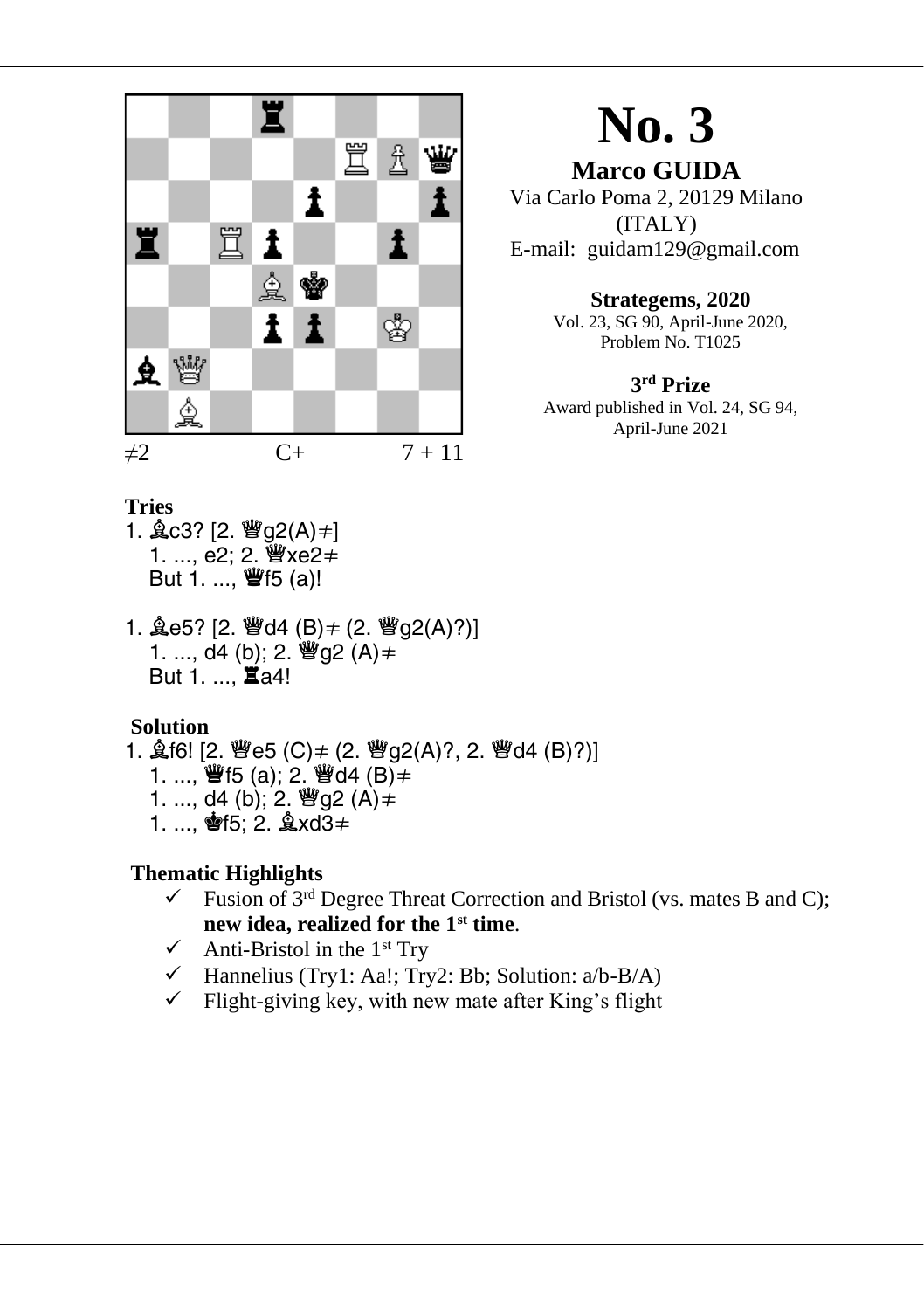

**Marco GUIDA** Via Carlo Poma 2, 20129 Milano (ITALY) E-mail: guidam129@gmail.com

## **Victory 75 JT, 2020**

## **4 th Prize**

Award published on [http://selivanov.world](http://selivanov.world/) March 23rd, 2020

- **Tries**
- 1. g8=曾? [2. 曾e6≠] 1. ...,  $\&$ xd5 (a); 2.  $\&$ xd5 (A)  $\neq$ But 1. ..., gxf4 (b)!
- 1.  $\text{Q}$ g6 (G)? [2. 曾e8 (B)≠] 1. ...,  $\hat{\mathbf{g}}$  xd5 (a): 2.  $\hat{\mathbf{g}}$  b1 (C)  $\neq$ 1. ..., gxf4 (b); 2. *Wexf4* (D)  $\neq$ But 1. ..., **2**a4 (x)!

#### **Solution**

- 1. 曾e8 (B)! [2. 勾g6 (G)=] 1. ...,  $\&$ xd5 (a); 2.  $\&$ xd5 (E) $\neq$ 1. ..., gxf4 (b); 2.  $\Phi$ f5 (F)  $\neq$ 1. ..., 鱼a4 (x); 2. 瞥xa4≠
	- 1. ..., **些**xf4; 2. 幻q6 (G)≠

## **Thematic Highlights**

- $\checkmark$  Zagoruiko 1122 (3 different mates after each of defenses (a) and (b)).
- $\checkmark$  1x Dombrovskis paradox (Try3: Bb; Try2: bB)
- $\checkmark$  1x Vladimirov paradox (Try2: Fb; Solution: bF)
- $\checkmark$  Reversal Key-Threat (Try3 and Solution)
- ✓ Reversal Key-Mate (Try2-Solution: FbB-BbF)
- $\checkmark$  3 battery mates by Queen-Knight battery in Solution (threat + 2 variations).
- $\checkmark$  Flight-giving key

1. 2f5 (F)? [2. 2xg3 = ] 1. ..., gxf4 (b); 2. 曾e8 (B)≠ But 1. ..., **X**h3!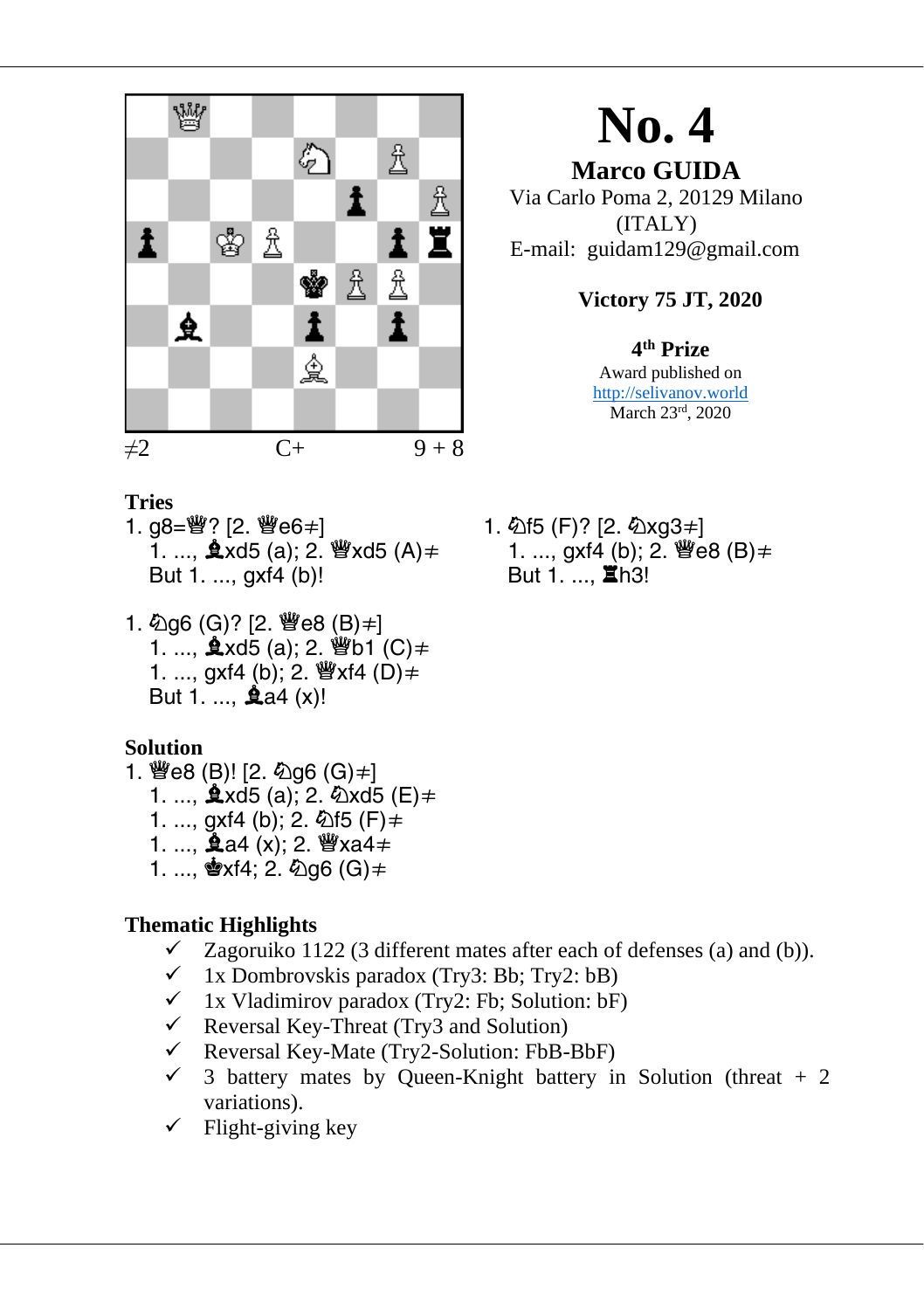

**Marco GUIDA** Via Carlo Poma 2, 20129 Milano (ITALY) E-mail: guidam129@gmail.com

## **Yuri Beliakin 100 MT**

#### **1 st Honorable Mention** Award published on October  $27<sup>th</sup>$ , 2021 on [http://www.selivanov.world](http://www.selivanov.world/)

#### **Tries**

- 1.  $\angle$ g6? [2. 公xd7 (A), 公d3 (B)≠] 1. ...,  $\Phi$ e5 (x); 2.  $\Phi$ f5 (C)  $\neq$ But 1. .... f5!
- 1. d3? [2. 415 (C) ≠] 1. ...,  $\dot{Q} = 5(x)$ ; 2.  $\Δ x d7 (A) \neq$ But 1. .... **A**xb4!

#### **Solution**

- 1.  $\&$ xd5? [2. 公f5 (C)≠] 1. ...,  $\stackrel{\bullet}{\bullet}$ e5 (x); 2. 2d3 (B)  $\neq$ 
	- 1. ...,  $\angle$  c2; 2.  $\angle$  xc2  $\neq$

- $\checkmark$  2x Le Grand using the Burmistrov combination mechanism
- ✓ **New rendering** with all thematic mates by batteries and **with 2 distinct batteries** (one in charge of mates A/B, the other in charge of mates C, respectively  $\mathcal{L}(\Delta)$  and  $\mathcal{Z}(\Delta)$  acting in turn as direct and indirect battery across threats and mates, with a reciprocal exchange of direct and indirect function:
	- $\circ$   $\mathcal{Q}$  as direct battery in threat (Try1) and indirect battery in variation mates after King's flight (Try2 and Solution); moves of  $\hat{\mathbb{Q}}$ c5 in variation mates fire also a 2<sup>nd</sup> indirect battery  $\hat{\mathbb{Q}}$ - $\hat{\mathbb{Q}}$ pointing to square d6.
	- $\circ$   $\mathbb{E}-\mathbb{E}$  as indirect battery in threats (Try2 and Solution) and direct battery in variation mate after king's flight (Try1).
- Nice by-play in Solution with another, non-thematic indirect battery mate by the  $\mathbb{Z}\text{-}\mathbb{Z}$  battery.